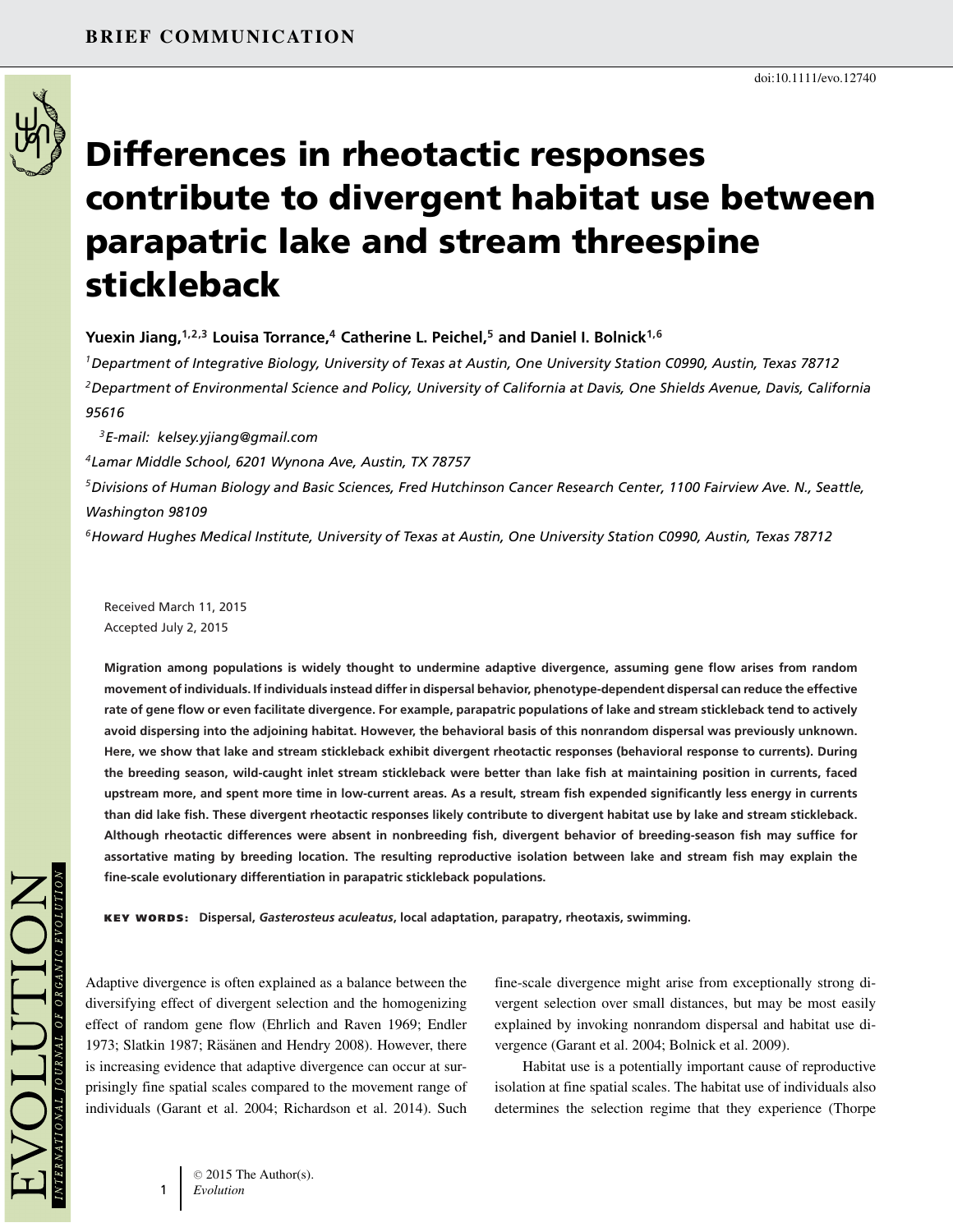1945; Jones and Probert 1980; Rice and Salt 1988). Thus, variation in habitat use may have profound evolutionary consequences. By altering both gene flow and selection, habitat use influences the maintenance of polymorphisms (Jones and Probert 1980; Garcia-Dorado 1986; De Meeus et al. 1993; Ravigné et al. 2004) adaptive divergence among populations (Holt and Barfield 2008; Ravigné et al. 2009; Bolnick and Otto 2013), and assortative mating (Maynard Smith 1966; Rice 1987; Beltman and Metz 2005; Snowberg and Bolnick 2012; Jiang et al. 2013; Taborsky et al. 2014). Note that we use habitat "use" rather than "preference" or "choice" to avoid anthropomorphizing or presupposing mechanisms.

Despite a wealth of evidence that the habitat use of individuals is often nonrandom with respect to phenotypes or genotypes (Jaenike and Holt 1991; Armsworth and Roughgarden 2005), nonrandom dispersal is still rarely incorporated into evolutionary thinking. Most empirical studies on divergent habitat use focus on the host preference of phytophagous insects (reviewed by Thompson and Pellmyr 1991; Dres and Mallet 2002; and Gripenberg et al. 2010; examples see Singer and Thomas 1996 and Via 1999). Furthermore, little is known about the proximate behavioral mechanism(s) of divergent habitat use (Nosil 2012), particularly in vertebrates (Jiggins et al. 2005).

Parapatric lake and stream populations of threespine stickleback (*Gasterosteus aculeatus*) provide an experimentally tractable example of divergent habitat use. Multiple lake/stream population pairs independently evolved divergent morphology (Hendry and Taylor 2004; Moore et al. 2007; Berner et al. 2008, 2009). This divergence is heritable and often parallel across replicate lakestream pairs, suggesting that it is adaptive. However, gene flow (particularly from large lake populations into the smaller stream) constrains adaptive divergence (Hendry et al. 2002; Hendry and Taylor 2004; Moore and Hendry 2005; Garant et al. 2007), particularly because both natural and sexual selection against migrants are weak (Räsänen et al. 2012; Räsänen and Hendry 2014). Consequently, outlet streams (where water exits a lake) exhibit gradual phenotypic clines, often over a kilometer long (Hendry and Taylor 2004; Moore et al. 2007; Berner et al. 2008, 2009). In contrast, inlet streams (where water enters a lake) show abrupt phenotypic and genetic clines (Bolnick et al. 2009; Bolnick and Otto 2013). Strong lake-stream divergence can occur between sites just 10 m apart, without physical barriers to movement. This divergence is too abrupt to be plausibly explained by migration-selection balance alone, but could arise from divergent habitat use (Bolnick et al. 2009). A previous transplant experiment found that 90% of experimentally displaced fish returned to their original habitat, confirming that lake and stream stickleback differ in habitat use and dispersal behavior (Bolnick et al. 2009). This nonrandom movement was predicted to facilitate adaptive divergence relative

to the expectations for random movement (Bolnick et al. 2009; Bolnick and Otto 2013).

Water flow rates are an obvious difference between lake and stream environments. Thus, it is plausible that the previously demonstrated dispersal differences between lake and stream fish arise from divergent behavioral responses to water currents ("rheotactic responses"; Lyon 1904; Arnold 1974; Montgomery et al. 1997). The rheotactic response determines the direction of fish movement in currents (Montgomery et al. 1997; Pavlov et al. 2010). The rheotactic response is known to be important in the migration of salmonids (Kaya 1989; Kaya and Jeanes 1995). For example, sockeye salmon (*Oncorhynchus nerka*) juveniles usually live in lakes, but adults may spawn in inlet streams, outlet streams, or within lakes, depending on the population (Hartman et al. 1962; Hensleigh and Hendry 1998; Lohmann et al. 2008). Newly emerged fry in the inlet/outlet stream must migrate down-/upstream back to the lake, and this migration is known to be partly guided by genetically based rheotaxis (Hensleigh and Hendry 1998).

We therefore tested the hypothesis that lake and stream fish differ in rheotactic response, to evaluate a behavioral mechanism that might contribute toward the previously demonstrated lakestream difference in habitat use (Bolnick et al. 2009). We first tested rheotactic responses of wild-caught lake and stream stickleback during their breeding season (Experiment I). Having found significant rheotactic differences, we then repeated the study on laboratory-reared, common-garden stickleback (Experiment II) to test for heritable divergence, and on wild-caught nonbreeding stickleback (Experiment III), to test for seasonal variation in rheotaxis.

# *Methods* **STUDY SITE**

We used unbaited minnow traps to sample threespine stickleback from four sites (see Appendix SA for geographical details): (1) the inlet stream of Blackwater Lake ("inlet stream fish"); (2) the south end of Blackwater Lake near the inlet ("inlet lake fish"); (3) the north end of Blackwater Lake near the outlet ("outlet lake fish"); and (4) the outlet stream of Blackwater Lake ("outlet stream fish"). We chose Blackwater Lake and stream because the inlet sites were the location of the previous experimental demonstration of divergent habitat use (Bolnick et al. 2009). The lake and stream habitats that fish were sampled from are the same habitats in which they spawn. Fish were collected with permits from the British Columbia Ministry of Forests, Lands and Natural Resources Operations (NA11-7031 and NA13-85103). Collection, transportation, and experimental procedures were approved by the University of Texas Institutional Animal Care and Use Committee (#AUP-2010-00059 and #AUP-2013-00027). Fish husbandry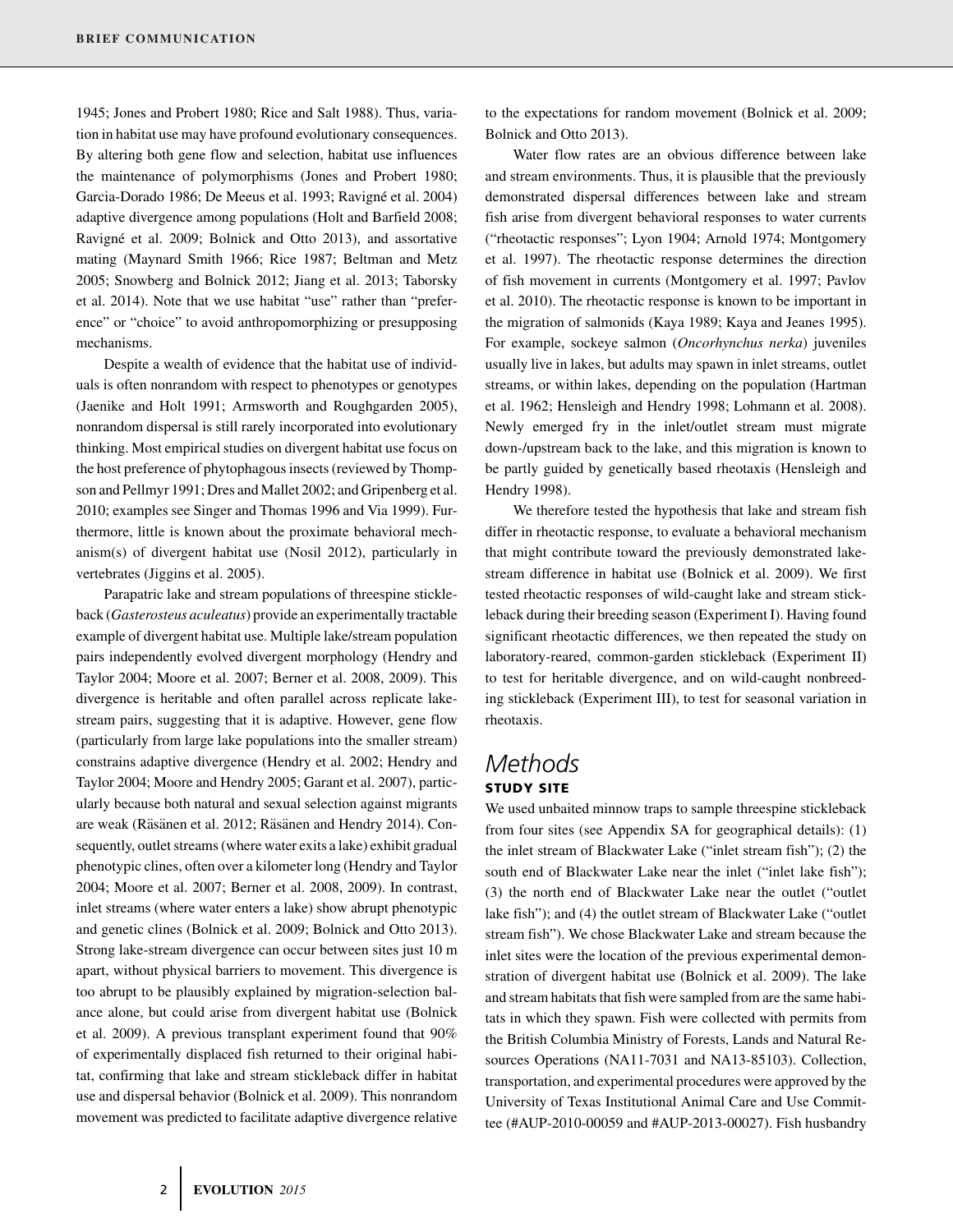at the Fred Hutchinson Cancer Research Center (FHCRC) was approved by the FHCRC Institutional Animal Care and Use Committee (#1575).

#### **CIRCULAR FLOW TANK DESIGN**

We used a circular flow tank to quantify individuals' rheotactic responses (Fig. 1). This tank design allows fish to swim indefinitely into a current (upstream) or with a current (downstream). The flow tank was made of white smooth FRP plastic sheeting (tank height: 25 cm, water depth: 16 cm), equipped with two aquarium pumps that generated uni-directional circular flow (clockwise or counterclockwise, alternated across trials) with minimal turbulence. Flow was slowest at the innermost part of the tank and increased toward the outermost part of the tank (details below). Flow rates were within the natural range (0.135–0.513 m/s; see Appendix SA) observed in the Blackwater inlet stream.

#### **BEHAVIORAL ASSAY**

Fish were tested individually in the flow tank, to avoid effects of social schooling. Each fish was tested once: it was first acclimated to the tank in still water for 15 min, then videotaped by an overhead webcam in two consecutive 5-min trials with still water or current. We randomized the order in which we assayed lake or stream fish, the direction of flow (clockwise or counterclockwise), and the order of flow treatments for each fish (still or current). Test fish were visually isolated from other fish and from investigators; observation only occurred through the webcam.

To avoid subjective bias when scoring behavior, one researcher named all videos with a random number, then a second researcher (blind to fish identity) tracked all fish movements using a single computer and constant zoom level (150%). Frames were extracted from each trial video at a rate of 3.4 frames/sec, and in each frame the anterior end (tip of the upper lip) and the posterior end (caudal peduncle) of the test individual were manually tracked using ImageJ analysis software (http://rsb.info.nih.gov/ij/) with MtrackJ plugin.

In each frame, the *x* and *y* coordinates of the focal fish's anterior end and posterior end were determined and then averaged to obtain the midpoint of the individual. We quantified four measures of rheotactic responses:

- (1) Net displacement: the arc distance (m) between the ending versus starting locations, including any full circuits of the tank upstream or downstream. Positive values indicate that the ending location is upstream to the starting location. Larger values of net displacement indicate more positive rheotactic responses.
- (2) Cumulative upstream movement: total upstream path length (m) that each individual swam during each 5-min trial. This differs from net displacement because the cumulative

movement sums across multiple upstream swimming bursts that might not result in net displacement because of intervening downstream movements. Energy expenditure increases with cumulative movement, so fish with high cumulative movement exert substantial swimming effort. If this high effort results in little net displacement, fish exhibit poor energetic efficiency in the current.

- (3) Upstream orientation: the proportion of time each test individual faced upstream into currents  $(\pm 45^{\circ}$  relative to the tangent of circular flow at the midpoint of the fish). Facing upstream minimizes drag in currents. A higher proportion of time spent oriented upstream is indicative of a more positive rheotactic response. In still water, upstream orientation was (arbitrarily) calculated relative to the same tangents as in the current trial for that individual. A randomly oriented fish is expected to face upstream and downstream for equal proportions of time.
- (4) Flow regime: we defined four concentric circular zones within the test area, including a minimal flow rate innermost zone (0.01 m/s), a low flow rate inner zone (0.12 m/s), a medium flow rate middle zone (0.16 m/s), and a high flow rate outer zone (0.20 m/s; Fig. 1). In each video frame, the test individual was scored as being in the innermost, inner, middle, and outermost zone of the tank channel (scored as 0, 1, 2, 3), corresponding to increasing flow rates. These scores were averaged across all frames to obtain a single mean flow regime score per individual. Accounting for the relative surface areas of the four zones, a randomly moving fish is expected to have a flow score of 1.98, implying an inability to distinguish among, or lack of preference for, particular flow rates. Higher than expected scores imply a preference for high flow. Lower than expected scores imply active avoidance of high flow.

The total path length covered by a stickleback in current can be used to estimate its energetic expenditure. Boisclair and Tang (1993) described the energetic costs of swimming as a function of fish weight and swimming speed under different swimming patterns for various fish species. Our experiment resembled their "forced swimming" trials (fighting a constant unidirectional current). We calculated the upstream swimming speed (relative to the average current speed of the occupied tank zone) between each frame, for each fish. We then used this speed, and the focal individual's mass, to estimate (from Boisclair and Tang 1993) the transient energetic expenditure of the individual at each frame. We then calculated, for each individual, the average energetic expenditure over the 5-min trial.

# **EXPERIMENT I: RHEOTACTIC RESPONSES OF WILD-CAUGHT BREEDING STICKLEBACK**

We evaluated the rheotactic response of wild-caught stickleback from inlet and outlet Blackwater Lake and stream sites in June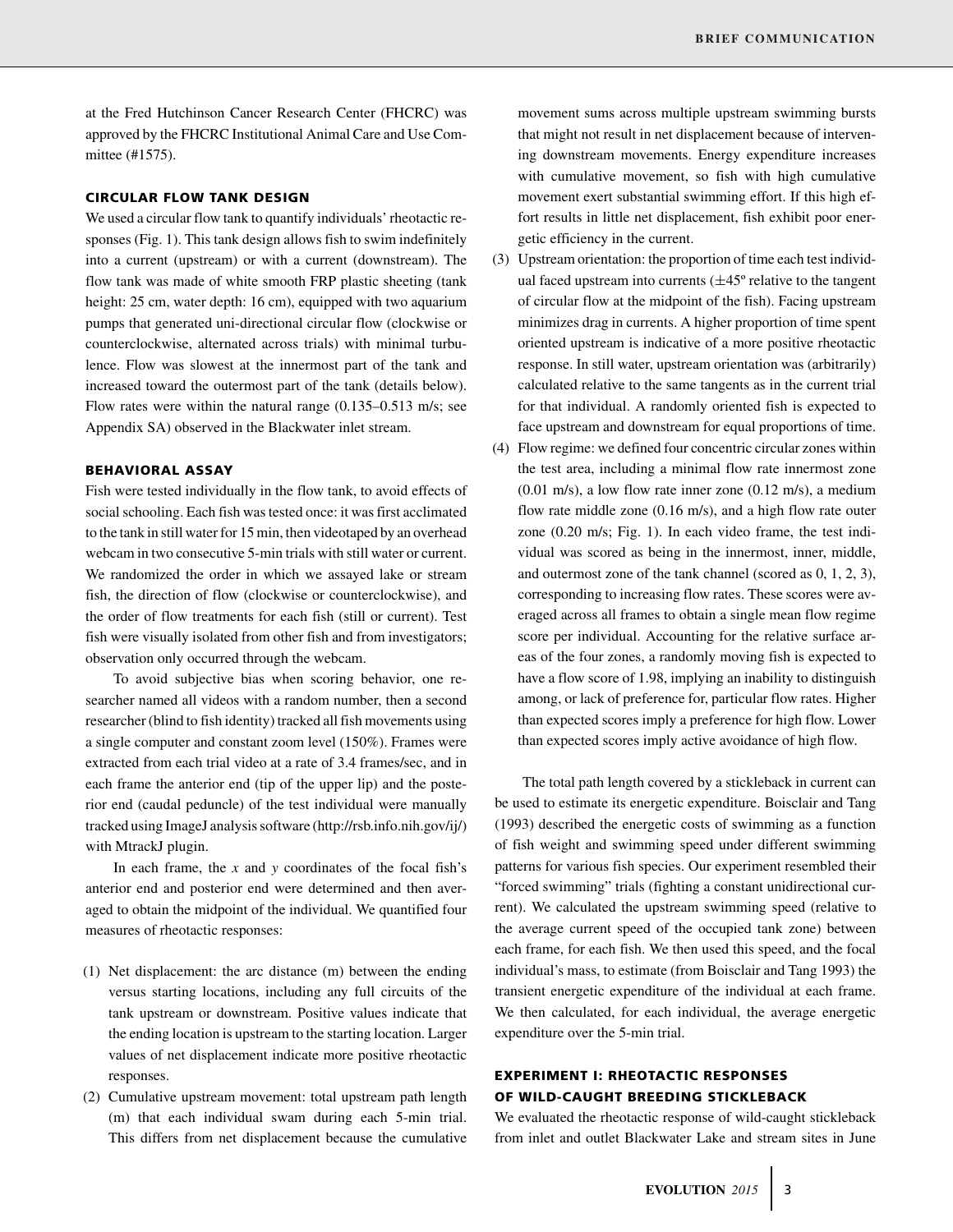

**Figure 1. Rheotactic respones of lake and stream stickleback from Experiments I, II, and III (breeding wild-caught; nonbreeding laboratory, and nonbreeding wild caught). Populations in breeding season are marked with asterisks. Rheotactic measures include: (A) net displacement (in meters) of all study populations in trials with flowing water ("current"; dark gray) and still-water trials (light gray). The height of each bar indicates the group mean and the error bars are the standard errors. Because all groups of individuals exhibited negative values in net displacement, a more positive rheotactic response is visualized as less net downstream displacement (shorter dark gray bars). (B) Cumulative upstream movement (in meters). (C) Upstream orientation frequency. The y-axis indicates the percentage of time an individual spent facing upstream during the 5-min trial period. (D) Use of flow regime within the circular flow tank. A random distribution of fish across flow regimes corresponds to a flow regime score of 1.98, which is indicated by a dashed line. The flow-rate regions of the circular tank are illustrated to the right of (D) in a schematic diagram showing counterclockwise currents. The tank was divided into the four labeled zones during the video quantification, as indicated by dashed concentric circles. For some metrics (e.g., A: net displacement), the treatment means for still-water treatments were very close to zero, so the light gray (still-water) bars are not visible. We omitted this still-water trial in Experiment III (nonbreeding wild inlet lake and stream fish, right side of each panel), so there are no light gray bars for the two farthest-right fish samples in each panel.**

2011 (peak breeding season as in Bolnick et al. 2009).We captured 18 inlet lake fish, 18 inlet stream fish, 12 outlet lake fish, and 14 outlet stream fish. We tested the rheotactic responses of each fish 2–10 h after capture. See Appendix SA for animal care details.

We tested for significant pairwise differences among all four groups of stickleback (inlet stream, inlet lake, outlet lake, outlet stream), for each of the four rheotactic measures described above, both in still water and in currents. The data did not fit assumptions of parametric statistics, so we used Wilcoxon rank-sum tests to compare pairwise differences among the four groups of fish in currents, and pairwise differences among the four groups of fish in still water. We used Wilcoxon signed-rank tests to compare the swimming behavior of current- versus still-water trials within each group of fish. For each group of fish, we also tested whether upstream orientation and flow regime differed from null expectations (random orientation, random distribution across flow regimes; one-sample Wilcoxon signed-rank tests). Note that we combined males and females for behavioral analyses, as we found no difference in any measures of rheotactic behavior between them (see Appendix SA for details). All analyses were done with R (Venables and Ripley 2002; R Core Team 2013; Legendre et al. 2014).

# **EXPERIMENT II: RHEOTACTIC RESPONSES OF COMMON-GARDEN, NONBREEDING STICKLEBACK**

To test whether the differences in rheotactic responses of lake and stream stickleback were heritable, we reared offspring of inlet lake stickleback, and offspring of inlet stream stickleback, in laboratory aquaria. We performed in vitro crosses between 14 pairs of wild-caught Blackwater inlet stream stickleback and between 34 pairs of inlet lake stickleback in early June 2010 (the same sample sites as in Experiment I). Eggs were hatched and reared to maturity at the University of Texas (see Appendix SA for details). Due to aquarium space limitations, as the fish grew we pooled families to generate one outbred population of lake fish (two fish from each of 11 surviving families) and one population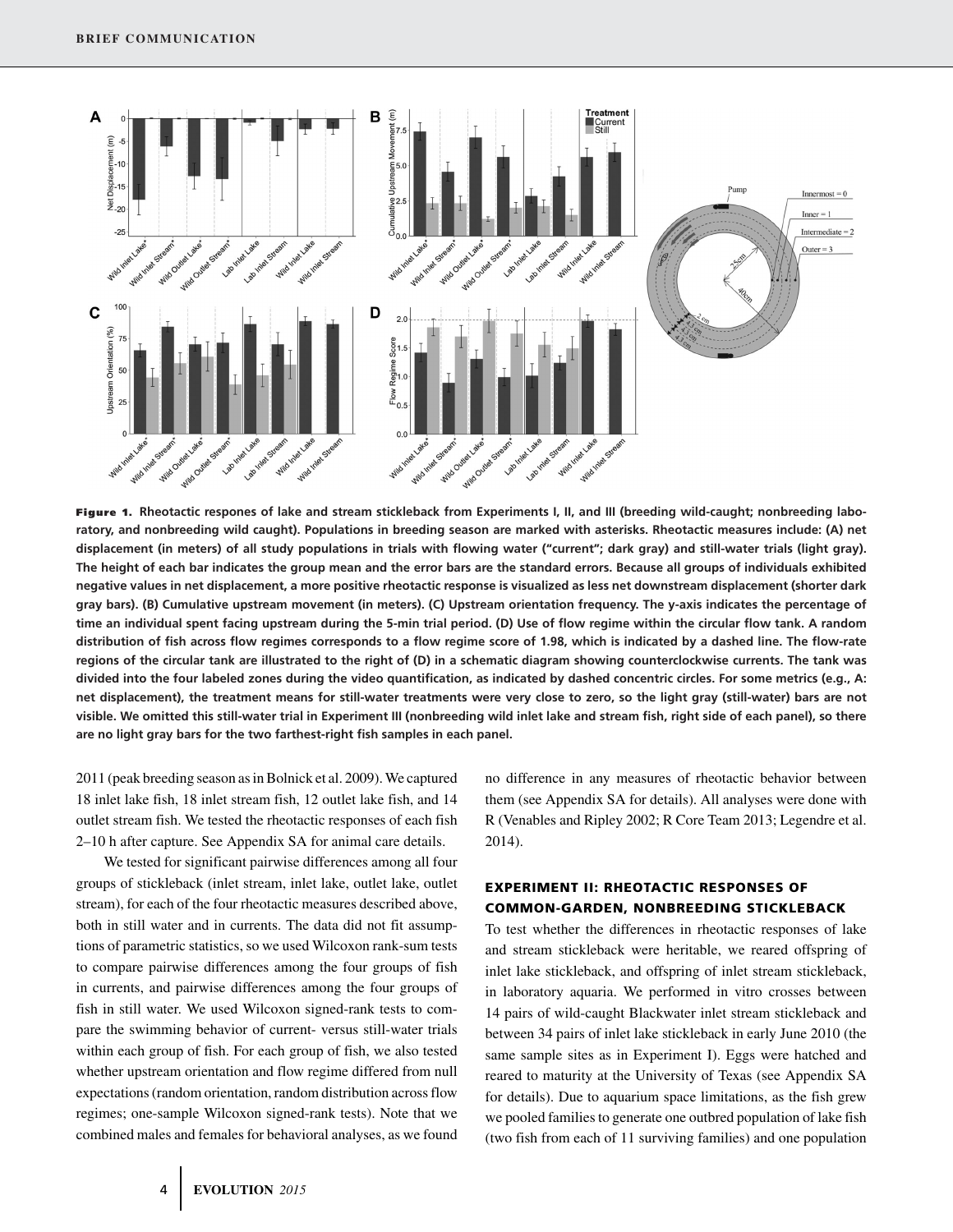of stream fish (two fish from each of 30 surviving families). In November 2011, we sampled adult stickleback from each pooled population  $(N = 15$  each) for behavioral assays, as described above. All test individuals were naïve to water currents at the time of the behavioral assay. We tested for heritable differences between laboratory-reared inlet lake and stream fish, for each of the four behavior measures described above, both in still water and in currents, using the same statistical methods as in Experiment I. Fish were not in breeding condition (males were not brightly colored, females were not gravid) during rheotaxis trials.

# **EXPERIMENT III: RHEOTACTIC RESPONSES OF WILD-CAUGHT, NONBREEDING STICKLEBACK**

To assay seasonal variation in rheotaxis, we captured nonbreeding stickleback from the inlet stream and inlet lake sample sites in April 2013 before breeding began in early June. We marked stream individuals and lake individuals by clipping the tips of the first and second dorsal spine respectively, and brought them to the FHCRC for rheotactic behavioral assays (see Appendix SA for details). As described above, we tested randomly selected inlet stream and inlet lake stickleback for differences in rheotactic responses  $(N =$ 22 per population). We omitted the still-water trial because prior assays had found no differences in still-water swimming behavior. We tested for differences between nonbreeding lake and stream fish in each of the four measures of rheotactic behavior in currents, using the same statistical methods as in Experiments I and II.

# *Results*

## **EXPERIMENT I: RHEOTACTIC RESPONSES OF WILD-CAUGHT BREEDING STICKLEBACK** *Behavioral assays*

In still water, we found no differences in any measures of swimming behavior between any of the four groups of wild-caught stickleback (all  $P > 0.44$ , Fig. 1, all statistics in Tables SA1 and SA2). In addition, all four groups of fish exhibited random orientation (except for inlet stream fish,  $P = 0.048$ ) with no location preferences in still water (all  $P > 0.20$ ; Table SA2). Thus, any significant behavioral differences between lake and stream stickleback in currents represented flow-dependent differences in swimming behavior. Comparing the swimming behavior of each of the four groups in current versus still water (Table SA2), we found that in currents, all fish exhibited significantly more cumulative movement than in still water (all *P <* 0.001). In currents, all four groups of fish disproportionately stayed within lower flow inner parts of the tank (all  $P < 0.003$ ) whereas still-water fish were distributed randomly across concentric zones of the tank (all  $P > 0.26$ .

In currents, pairwise comparisons showed that wild-caught inlet stream fish and inlet lake fish differed in all four measures of

rheotactic responses (Table SA1). Stream fish were better at maintaining their positions in currents than lake fish. Both ecotypes exhibited negative (downstream) net displacement, but stream fish were displaced downstream less than their lake counterparts (averaging 6 m vs. 18 m downstream, respectively;  $P = 0.008$ , Fig. 1A). Despite maintaining their position better, stream fish actually swam significantly less distance than their lake counterparts (averaging 4.6 m vs. 7.4 m cumulative upstream movement, respectively;  $P = 0.005$ , Fig. 1B). Lake fish repeatedly swam or were forced downstream, and then compensated by swimming up-current. As a result, lake fish swam for longer total path lengths than did stream fish. There were no significant correlations between body weight and cumulative upstream movement in either inlet lake (Spearman's  $\rho = 0.001$ ,  $P = 1$ ) or inlet stream stickleback ( $\rho = 0.21$ ,  $P = 0.43$ ). Consistent with their greater swimming efficiency, stream fish faced into the current more often than lake fish (84% vs.  $65\%$  of the time;  $P = 0.007$ , Fig. 1C). Both ecotypes spent significantly more time facing upstream, compared with null expectations of random orientation (both  $P < 0.001$ ). Finally, inlet stream fish spent significantly more time in the slower current part of the tank, compared to their lake counterparts ( $P = 0.019$ , Fig. 1D). Both ecotypes disproportionately stayed within lower flow inner parts of the tank compared with null expectations (both *P <* 0.003). In contrast to these striking differences between inlet stream and lake fish, outlet lake and outlet stream stickleback did not differ in any measure of rheotaxis behavior (all  $P > 0.16$ ).

#### *Energetic expenditure*

The dramatic difference in cumulative displacement, shown above, should lead to divergence in energetic costs of swimming in current. Using calculations from Boisclair and Tang (1993), we estimated that inlet lake fish swimming in a current incurred twice the energetic expenses of inlet stream fish (averaging 0.14 vs.  $0.074$  mg  $O_2$  per hour, respectively; Wilcoxon rank-sum test, *P <* 0.05). These estimates were comparable to prior studies of stickleback movement costs (e.g., 0.16–0.80 mg O<sub>2</sub> per hour ; Dalziel et al. 2011; Grøtan et al. 2012). Although the magnitude of these expenses was a simplified estimate that ignores many other factors, the twofold difference between ecotypes makes it clear that lake fish were less-efficient swimmers in current.

## **EXPERIMENT II: RHEOTACTIC RESPONSES OF COMMON-GARDEN, NONBREEDING STICKLEBACK**

We did not find significant differences in rheotactic responses between laboratory-reared common garden inlet lake and stream fish, for any behavioral measure, in current or still water (all  $P > 0.16$ , Fig. 1, Table SA1). However, both ecotypes behaved differently in current versus still water (Table SA2). Compared with the results of Experiment I, both laboratory-reared lake and stream stickleback displayed more positive rheotactic responses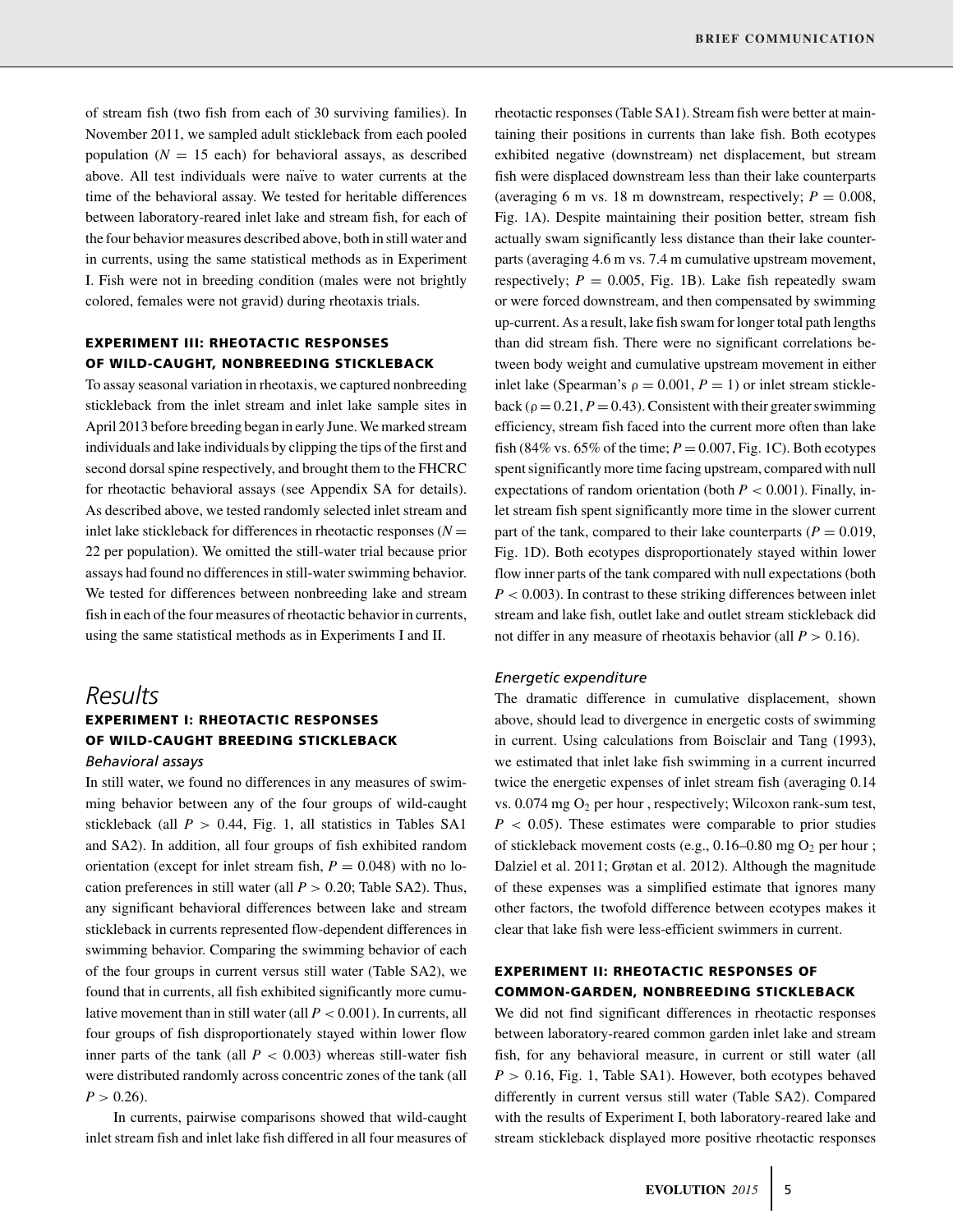(less net displacement downstream and less cumulative upstream distance) compared to wild-caught breeding inlet lake fish (all *P <* 0.002, Fig. 1A, B). Both laboratory-reared ecotypes displayed rheotactic responses comparable to those of wild-caught breeding inlet stream fish for all four measures (all  $P > 0.05$ , Fig. 1), except that laboratory-reared lake fish displayed less net displacement downstream compared to the wild stream fish  $(P = 0.01)$ ; Fig. 1A).

# **EXPERIMENT III: RHEOTACTIC RESPONSES OF WILD-CAUGHT, NONBREEDING STICKLEBACK**

We did not find significant differences in rheotactic responses between wild-caught inlet lake and stream fish prior to the breeding season, for any behavioral measure in currents (all  $P > 0.34$ , Fig. 1, Table SA1). In fact, the rheotactic responses of both groups were comparable to those of breeding inlet stream fish in Experiment I for all measures (all  $P > 0.05$ ; except for flow regime,  $P < 0.001$ ), but were significantly different from breeding inlet lake fish for all measures (all  $P < 0.04$ ). Thus, the rheotactic difference that we observed between lake and stream fish during the breeding season apparently resulted from a reduction of rheotaxis by breeding lake fish, relative to breeding stream fish and nonbreeding lake and stream fish.

# *Discussion*

Previous studies have shown that parapatric lake and stream stickleback have divergent dispersal behaviors that can facilitate adaptive divergence (Bolnick et al. 2009). Here, we tested for population divergence in rheotaxis response, one of several possible behavioral mechanisms that could generate divergent dispersal behaviors and thus divergent habitat use. We found strong differences in rheotactic responses between wild-caught breeding inlet ecotypes. These behavioral differences would facilitate the upstream movements of stream fish and downstream movements of lake fish, returning them to their respective habitats. These results are consistent with the previous experiment showing that displaced stream and lake fish disproportionately return to their respective habitats during the breeding season (Bolnick et al. 2009). Rheotaxis differences can thus reduce the effective rate of dispersal between these adjoining habitats and thereby promote adaptive divergence, regardless of whether the rheotactic behaviors are heritable.

During the breeding season, wild-caught inlet lake and stream fish exhibited distinctive rheotactic behaviors in currents. Inlet stream fish used slow-current areas more than their lake counterparts did. This pattern suggests that either stream fish more strongly prefer slow flow areas, or are better at maneuvering into narrow boundary layers with minimal flow. This microflow preference may reflect either biomechanical adaptations for

locomotion in variable flow regimes, or more prior experience seeking low-flow microhabitats. Inlet stream fish also more often faced toward currents and were more efficient at staying in place (less net displacement, with less effort) compared to their lake counterparts. These behavioral differences, regardless of their mechanistic basis, would tend to reduce migration between parapatric lake and stream populations. Any lake fish that immigrated into the stream would likely be displaced down-current back into the lake. Conversely, stream fish that entered the lake would be more likely to move back up-current into the stream. Any lake fish that did immigrate into and settle in the stream would probably be selected against due to their twofold higher energy expenditure when swimming in a current, compared to stream fish (McCormick et al. 1998; Mohammed et al. 2012). Importantly, the differences documented here are specific to performance in flowing water; lake and stream fish did not differ in swimming performance in still water.

In the outlet, roles must be reversed to reduce migration between lake and outlet stream fish; lake fish must swim upstream to return to the lake and stream fish must move downstream to re-enter the stream (but not so far as to be swept into the next lake). During the breeding season, outlet ecotypes did not differ in any measures of rheotactic response, although the presence of current triggered significant rheotactic responses in all four measures in both ecotypes. Outlet lake fish faced upstream for significantly longer periods of time in currents compared with null expectations. The lack of divergent rheotactic response is consistent with smaller differences in flow rates between the lake the outlet stream than between the lake and the inlet stream, as well as less morphological and genetic divergence between lake fish and outlet stream fish in other systems (Hendry et al. 2002; Moore et al. 2007).

Naïve common-garden inlet lake and stream fish that were never exposed to current did not differ in any measures of rheotactic response in current or still water. There are three possible explanations for the lack of differences. First, divergent rheotactic response may not be heritable. Second, all laboratory-reared test individuals were raised in still water with no prior exposure to currents, and the full development of rheotactic behavior may require prior exposure to currents, especially in inlet stream fish. Third, it is possible that divergent rheotaxis is expressed only during the breeding season, whereas our heritability assay used nonbreeding laboratory-reared fish. We cannot rule out any of these at present, but we find some additional support for seasonal rheotaxis. Specifically, we found no differences in rheotaxis behavior between the ecotypes in nonbreeding wild fish (Experiment III), suggesting that the differences found in Experiment 1 may be particular to stickleback during the breeding season.

Little is known about seasonal variation in rheotactic responses, although Schmitz (1992) examined the annual variation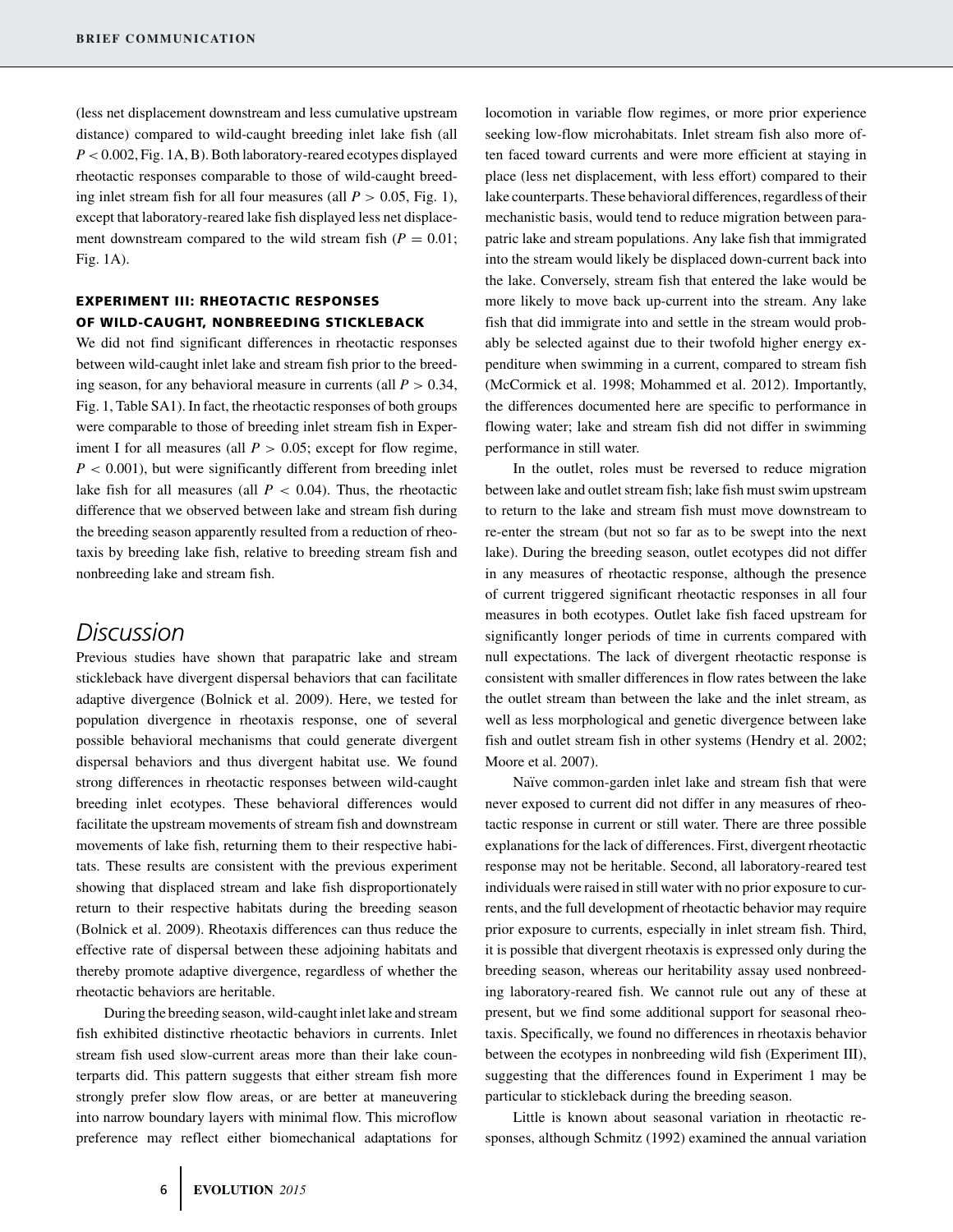in rheotaxis in a population of Arctic char (*Salvelinus alpinus*) that has been landlocked for about 6000 years. This population showed seasonal changes in rheotaxis (including rheotaxis reversal) which were directionally consistent with smolting, and even coupled with physiological changes in seawater adaptability (Schmitz 1992). Similarly, freshwater threespine stickleback populations are derived from marine ancestors, including anadromous populations that seasonally swim upstream into rivers from the ocean to breed in freshwater (McPhail 1994; Taylor and McPhail 2000; McKinnon and Rundle 2002; Hendry et al. 2009). We speculate that stickleback may exhibit elevated rheotactic behavior during breeding, a trait inherited from marine ancestors that may have subsequently been an exaptation that facilitated lake/stream divergence.

In conclusion, we identified an important behavioral mechanism (rheotaxis) that differs between populations, and therefore may contribute to biased dispersal and divergent habitat use between parapatric populations. Divergent rheotaxis specifically in breeding season may exaggerate its effect on assortative mating due to spatial segregation of the ecotypes, thereby reducing the effective rate of gene flow between the parapatric populations. If divergent rheotactic behavior were heritable, the resulting divergent habitat use would contribute to genetic divergence in rheotactic behavior, and associated neurological and mechanical traits, between the ecotypes. However, even if divergent rheotactic behavior was entirely plastic or learned, divergent habitat use would still reduce gene flow overall, thereby facilitating adaptive divergence for other heritable traits. Thus, evolutionary differentiation at a fine spatial scale with respect to the movement range of individuals can occur via variation in behavior that result in biased gene flow, and the prerequisite of strong divergent selection regime is circumvented (Bolnick and Otto 2013). Given the increasing evidence that gene flow is not random (Edelaar and Bolnick 2012), the role of gene flow in adaptive divergence and speciation may be far more complex than previously thought. This study helps to identify a proximate mechanism likely to underlie an example of nonrandom gene flow among diverging populations. Future studies on how multiple mechanisms (i.e., behavioral, neurological, morphological, physiological) interact and jointly influence gene flow may deepen our understanding of adaptive divergence in the presence of gene flow at fine spatial scales.

#### **ACKNOWLEDGMENTS**

We thank C. Brock and D. Jacques for help with field work, Z. Rizvi, S. Thompson, and V. V. Palivela for assisting with the laboratory experiment, and S. McCann, Y. Bui, K. Cho, and H. Pham for help with animal care. A. Greenwood, M. Mills, and G. Livingston provided helpful discussions. This work was supported by the Carl Gottfried Hartman Graduate Fellowship and the EEB Doctoral Dissertation Improvement Grant of UT Austin to YJ, a Packard Foundation Fellowship to DIB, NSF grant IOS-1145468 to DIB, and DEB-1144556 to DIB and CLP.

#### **DATA ARCHIVING**

Data necessary to replicate results of the study are archived at Dryad, doi:10.5061/dryad.k3836.

#### **LITERATURE CITED**

- Armsworth, P. R., and J. E. Roughgarden. 2005. The impact of directed versus random movement on population dynamics and biodiversity patterns. Am. Nat. 165:449–465.
- Arnold, G. P. 1974. Rheotropism in fishes. Biol. Rev. 49:515–576.
- Beltman, J. B., and J. A. J. Metz. 2005. Speciation: more likely through a genetic or through a learned habitat preference? Environ. Biol. Fishes 272:1455–1463.
- Berner, D., D. C. Adams, A.-C. Grandchamp, and A. P. Hendry. 2008. Natural selection drives patterns of lake-stream divergence in stickleback foraging morphology. J. Evol. Biol. 21:1653–1665.
- Berner, D., A.-C. Grandchamp, and A. P. Hendry. 2009. Variable progress toward ecological speciation in parapatry: stickleback across eight lakestream transitions. Evolution 63:1740–1753.
- Boisclair, D., and M. Tang. 1993. Empirical analysis of the influence of swimming pattern on the net energetic cost of swimming in fishes. J. Fish Biol. 42:169–183.
- Bolnick, D. I., and S. P. Otto. 2013. The magnitude of local adaptation under genotype-dependent dispersal. Ecol. Evol. 3:4722–4735.
- Bolnick, D. I., L. K. Snowberg, C. Patenia, W. E. Stutz, T. Ingram, and O. L. Lau. 2009. Phenotype-dependent native habitat preference facilitates divergence between parapatric lake and stream stickleback. Evolution 63:2004–2016.
- De Meeus, T., Y. Michalakis, F. Renaud, and I. Olivieri. 1993. Polymorphism in heterogeneous environments, evolution of habitat selection and sympatric speciation: soft and hard selection models. Evol. Ecol. 7:175–198.
- Dres, M., and J. Mallet. 2002. Host races in plant-feeding insects and their importance in sympatric speciation. Philos. Trans. R. Soc. B Biol. Sci. 357:471–492.
- Edelaar, P., and D. I. Bolnick. 2012. Non-random gene flow: an underappreciated force in evolution and ecology. Trends Evol. Ecol. 27:659–665.
- Ehrlich, P. R., and P. H. Raven. 1969. Differentiation of populations. Science 165:1228–1232.
- Endler, J. A. 1973. Gene flow and population differentiation. Science 179:243–250.
- Garant, D., L. E. B. Kruuk, T. A. Wilkin, R. H. McCleery, and B. C. Sheldon. 2004. Evolution driven by differential dispersal within a wild bird population. Nature 433:60–65.
- Garant, D., S. E. Forde, and A. P. Hendry. 2007. The multifarious effects of dispersal and gene flow on contemporary adaptation. Funct. Ecol. 21:434–443.
- Garcia-Dorado, A. 1986. The effect of niche preference on polymorphism protection in a heterogeneous environment. Evolution 40:936–945.
- Gripenberg, S., P. J. Mayhew, M. Parnell, and T. Roslin. 2010. A meta-analysis of preference-performance relationships in phytophagous insects. Ecol. Lett. 13:383–393.
- Hartman, W. L., C. W. Strickland, and D. T. Hoopes. 1962. Survival and behavior of Sockeye Salmon fry migrating into Brooks Lake, Alaska. Trans. Am. Fish. Soc. 91:133–139.
- Hendry, A. P., and E. B. Taylor. 2004. How much of the variation in adaptive divergence can be explained by gene flow? An evaluation using lakestream stickleback pairs. Evolution 58:2319–2331.
- Hendry, A. P., E. B. Taylor, and J. D. McPhail. 2002. Adaptive divergence and the balance between selection and gene flow: lake and stream stickleback in the Misty system. Evolution 56:1199–1216.
- Hendry, A. P., D. I. Bolnick, D. Berner, and C. L. Peichel. 2009. Along the speciation continuum in sticklebacks. J. Fish Biol. 75:2000–2036.